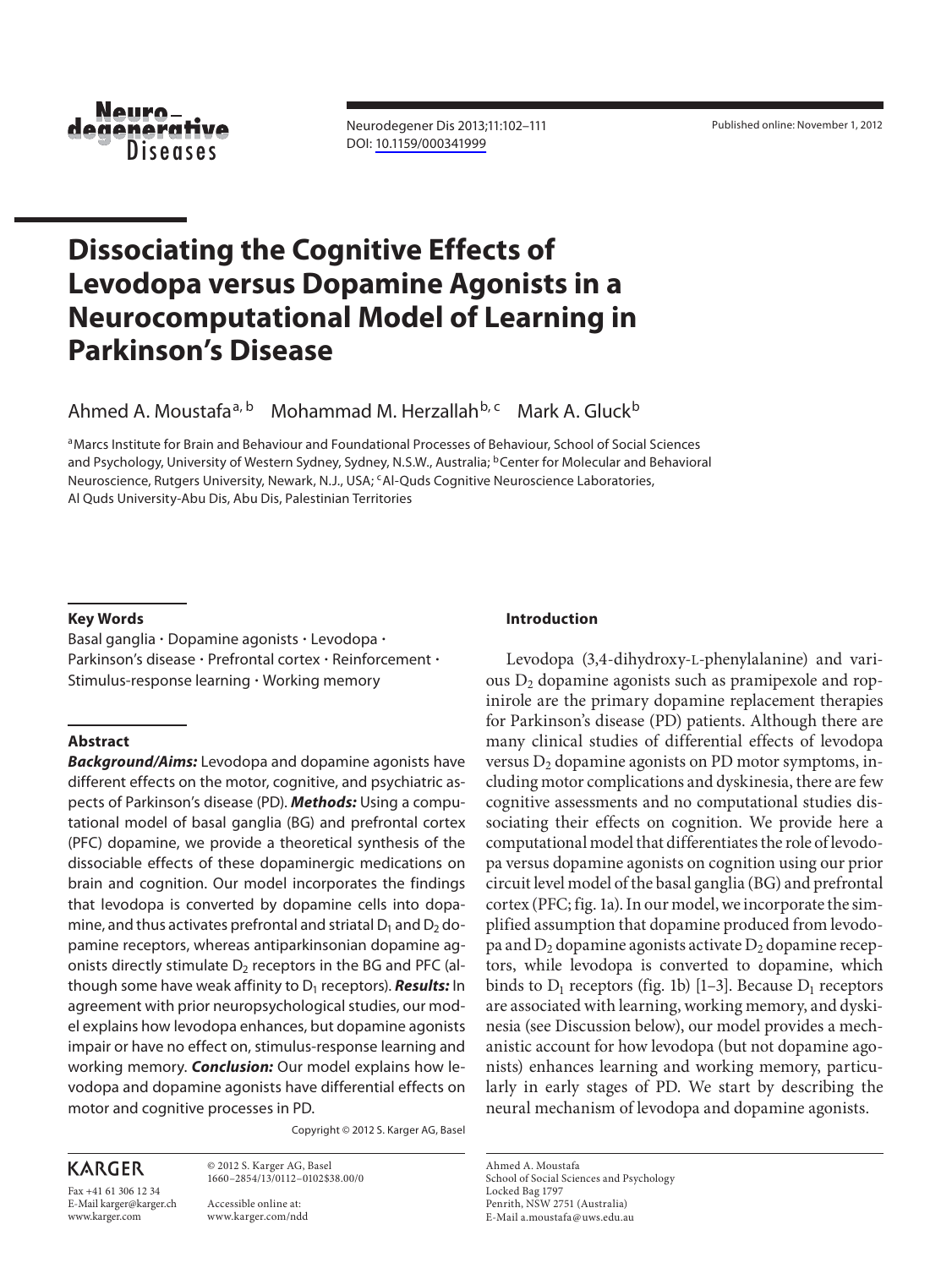

**Fig. 1. a** Schematic of the differential effects of levodopa versus dopamine agonists on  $D_1/D_2$  receptors and phasic and tonic dopamine in the striatum/PFC. **b** Model architecture. The striatum is important for learning motor responses, whereas the PFC is key for higher cognitive functions, such as working memory. Dopamine modulates learning, motor, and cognitive processes in the striatum and PFC. **c** Physiological data show that dopamine converted from levodopa binds to  $D_1$  and  $D_2$  receptors, and commonly used non-ergot dopamine agonists (DA) to treat Parkinson's disease have a large affinity to  $D_2$  receptors. Behavioral studies show that levodopa (unlike many  $D_2$  dopamine agonists) enhances learning and working memory, but can lead to dyskinesia. Our computational model bridges the gap between these physiological and behavioral data.

Dopamine  $D_1$  and  $D_2$  receptors are abundant in the PFC and BG. Physiological and behavioral studies have demonstrated that levodopa and dopamine agonists work differently on dopamine receptors. Most of the commonly used non-ergot dopamine agonists, such as pramipexole and ropinirole, have a high affinity for  $D_2$  receptors. However, levodopa is a dopamine precursor, taken up by dopamine cells, and converted into dopamine; thus, it acts on both  $D_1$  and  $D_2$  dopamine receptors [1-3]. Based on these findings, we will show here how levodopa and dopamine agonists may have different effects on cognition. We first review experimental studies on the physiological and behavioral function of  $D_1$  and  $D_2$  receptors, and then discuss neuropsychological studies on the effects of levodopa and  $D_2$  dopamine agonists on motor and cognitive processes. Both behavioral and physiological studies provided constraints for our simulation model (fig. 1a).



 Dopamine projections to the BG and PFC fluctuate between two different modes of firing patterns: phasic and tonic. The phasic mode is fast acting and spans milliseconds, while the tonic mode is long acting and can span minutes (table 1). Experimental studies have shown that phasic dopamine activates  $D_1$  receptors [4–6], whereas tonic dopamine activates  $D_2$  receptors [3, 5, 7].

 Because both levodopa and dopamine agonists activate  $D_2$  receptors, we assume that levodopa and dopamine agonists restore tonic activation of dopamine neurons, and thus activate  $D_2$  receptors (although possibly to different degrees). However, we assume that levodopa, but not  $D_2$  dopamine agonists, increases dopamine levels, and thus restores phasic activity of dopamine neurons. The assumption that repeated levodopa administration enhances both phasic and tonic signals is, indeed, in agreement with a physiological study of Harden and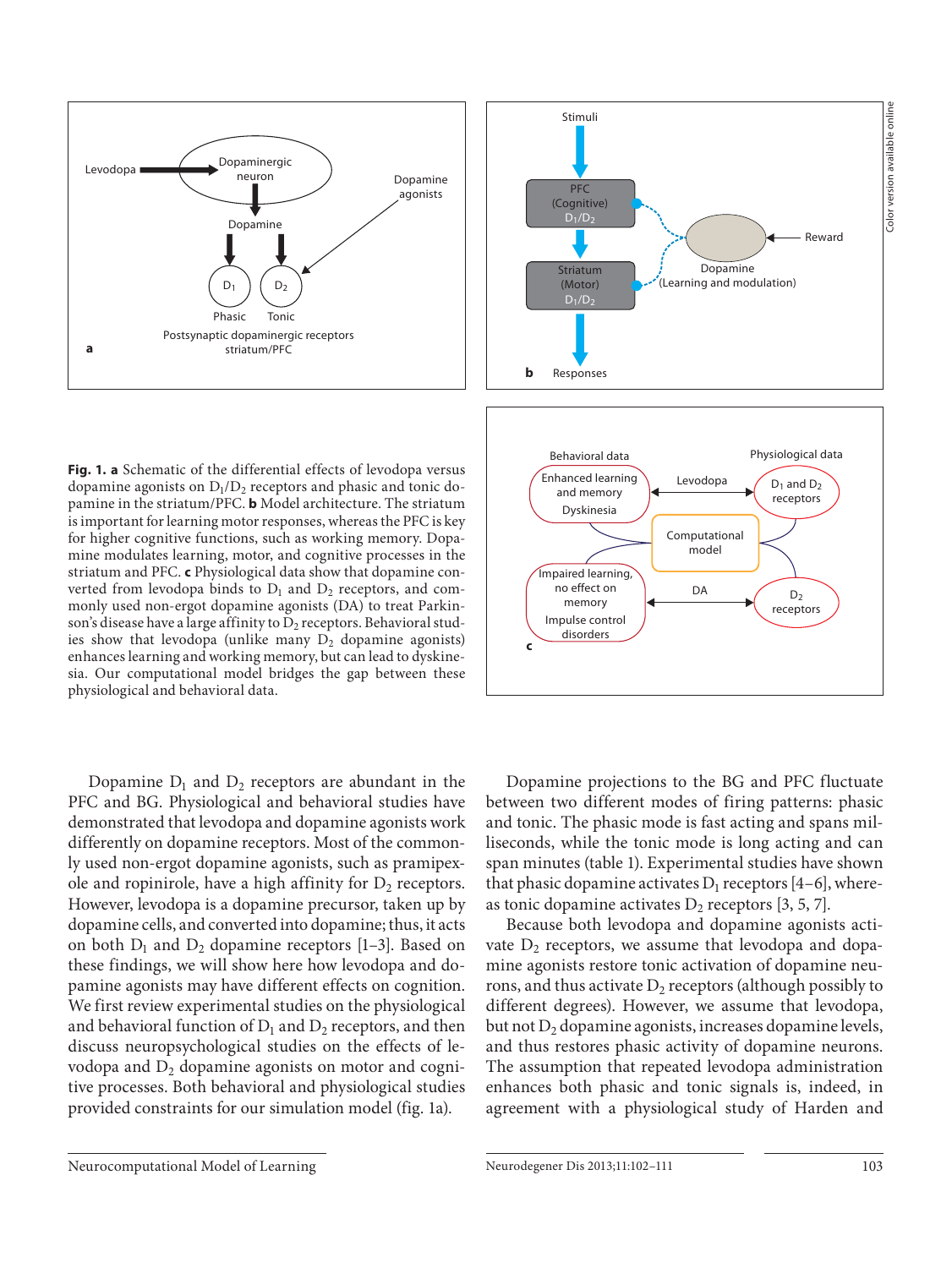Grace [8], one of the few studies that recorded dopamine activity from parkinsonian rats, and showed that repeated levodopa administration resulted in an increase in dopamine release following spontaneous activation of a greater proportion of nigral dopaminergic cells.

We next discuss the role of  $D_1$  and  $D_2$  receptors in the BG and PFC, how they impact motor and cognitive functions, and how these relate to learning and working memory. In the BG, phasic and tonic dopamine is key for learning and the initiation of motor responses [9]. For example, using optogenetic methods, Tsai et al. [10] found that phasic firing of dopamine cells, which stimulates  $D_1$ receptors in the BG, is essential for learning. While large numbers of  $D_1$  receptors are found in the BG direct pathway,  $D_2$  receptors are more abundant in the BG indirect pathway [11]. Thus, activating  $D_2$  receptors attenuates the inhibitory function of the BG indirect pathway, which in turn facilitates the initiation of motor responses.

 Dopamine receptors in the PFC are essential for higher cognitive functions such as working memory and executive control [12-14]. An extensive body of experimental data shows that  $D_1$  receptors in the PFC are important for the maintenance of information in working memory (table 2) [13, 15–17], while PFC  $D_2$  receptors are key for motor responses based on information maintained in working memory, a process known as memory-guided motor responses (table 2) [18]. Our model hypothesizes that learning to maintain information in working memory is mediated by  $D_1$  receptors in the PFC, as suggested by theoretical [16] and experimental [19] studies.

 The most commonly addressed areas to investigate effects of levodopa and  $D_2$  dopamine agonists on cognition are learning and working memory. Experimental studies have consistently shown that the administration of levodopa to healthy subjects and PD patients enhances learning (table 3). Unlike levodopa, most (but not all)  $D_2$ dopamine agonists were consistently found to impair learning in PD patients and healthy subjects (table 3). Our model assumes that levodopa enhances learning because it increases the levels of dopamine which binds to  $D_1$  receptors in the BG. Similarly, most (but not all) studies have found that the administration of levodopa to PD patients enhances working memory (table 4). As shown in table 4, some studies show that dopamine agonists have no effect on working memory, though others found that some dopamine agonists, such as pramipexole, could impair working memory. Our model hypothesizes that levodopa enhances working memory because it activates  $D_1$  receptors in the PFC.

**Table 1.** Physiological and behavioral differences between phasic and tonic dopamine

|                   | Phasic        | Tonic               |
|-------------------|---------------|---------------------|
| Acting            | fast-acting   | long-acting         |
| Measured by       | voltammetry   | microdialysis       |
| Modulated by      | glutamate     | GABA                |
| Behavioral effect | learning      | motor responses     |
| Model             | learning rate | activation function |

See recent work by Grace [3] for elaboration on differences between phasic and tonic dopamine firing modes.

**Table 2.** Functional significance of  $D_1$  and  $D_2$  receptors in the striatum and PFC

| Receptor | Brain region                     |                                            |  |  |
|----------|----------------------------------|--------------------------------------------|--|--|
| type     | striatum                         | <b>PFC</b>                                 |  |  |
| $D_1$    | learning                         | maintenance of working<br>memory           |  |  |
| $D_{2}$  | initiation of motor<br>responses | motor responses based on<br>working memory |  |  |

#### **Model and Tasks**

 Model architecture and learning rules are the same as in our previous model of frontostriatal interactions during multicue category learning in PD, where we utilize the actor-critic architecture, in which the critic is important for feedback-based learning, while the actor is essential for action-selection learning. The critic sends a teaching signal to the actor to strengthen or weaken action-selection learning. However, the critic is not informed about the action that the actor selects, but is informed about whether the selected action culminated in a rewarding consequence or not. The temporal difference model is utilized to train the model [52].

 The model has four modules: PFC/cognitive, striatum/motor response, dopamine, and input (not shown; fig. 1). The PFC/cognitive layer is fully connected to the striatum/motor layer. The input (not shown) and PFC modules have the same number of nodes. Each unit in the input module represents a cue presented to the network. The striatum/motor module has three nodes, each representing a different motor response. Input patterns presented to the network activate their corresponding units in the input module. The input module sends topographic projections to the PFC layer. We use a winner-take-all network to simulate inhibitory connectivity among PFC neurons. Here, we argue that competitive dynamics among PFC neurons is the brain mechanism underlying limited working memory processes.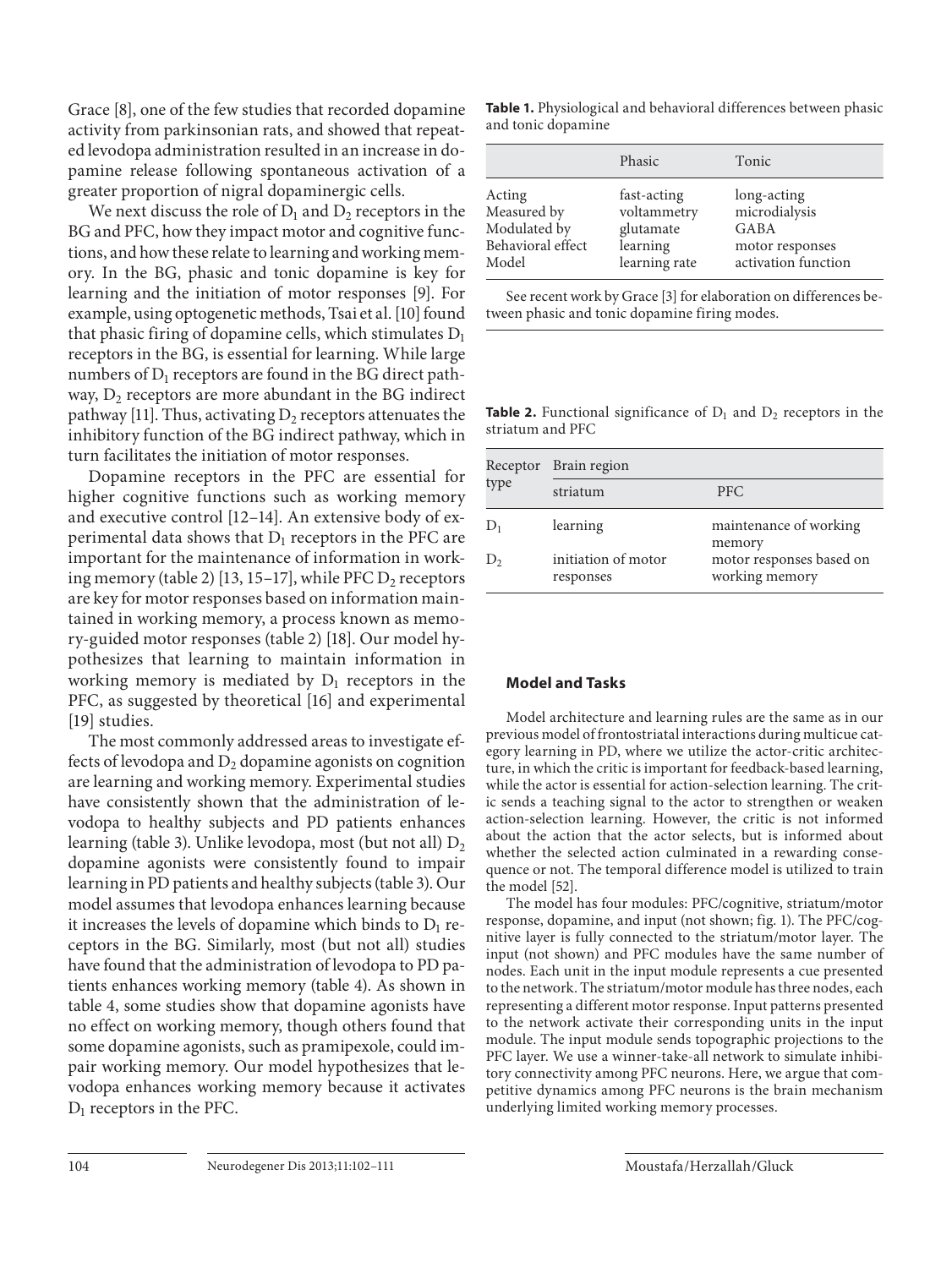| Study                           | Subject group                       | Medication used | Behavioral<br>effects |
|---------------------------------|-------------------------------------|-----------------|-----------------------|
| Stimulus-response learning      |                                     |                 |                       |
| L-DOPA monotherapy              |                                     |                 |                       |
| Knecht et al. [20] (2004)       | healthy subjects                    | L-DOPA          | enhancement           |
| Pavlis et al. [21] (2006)       | rats                                | L-DOPA          | enhancement           |
| Gotham et al. [22] (1988)       | PD patients                         | L-DOPA          | impairment            |
| Scheidtmann et al. [23] (2001)  | stroke patients                     | L-DOPA          | enhancement           |
| Rosser et al. [24] (2008)       | stroke patients                     | L-DOPA          | enhancement           |
| Pleger et al. [25] (2009)       | healthy subjects                    | L-DOPA          | enhancement           |
| Robinson et al. [26] (2007)     | parkinsonian mice                   | L-DOPA          | enhancement           |
| Graef et al. [27] (2010)        | PD patients                         | L-DOPA          | enhancement           |
| Floel et al. [28] (2008)        | healthy subjects                    | L-DOPA          | enhancement           |
| Pessiglione et al. [29] (2006)  | healthy subjects                    | L-DOPA          | enhancement           |
| Beeler et al. [30] (2010)       | PD patients                         | L-DOPA          | enhancement           |
| de Vries et al. [31] (2010)     | PD patients                         | L-DOPA          | enhancement           |
| DA monotherapy                  |                                     |                 |                       |
| Breitenstein et al. [32] (2006) | healthy subjects                    | pergolide       | impairment            |
| Pizzagalli et al. [33] (2007)   | healthy subjects                    | pramipexole     | impairment            |
| Frank et al. [34] (2006)        | healthy subjects                    | cabergoline     | impairment            |
| Santesso et al. [35] (2009)     | healthy subjects                    | pramipexole     | impairment            |
| McClure et al. [36] (2010)      | schizotypal<br>personality disorder | pergolide       | enhancement           |
| $DA + L-DOPA$                   |                                     |                 |                       |
| Feigin et al. [37] (2003)       | PD patients                         | $DA + L-DOPA$   | impairment            |
| Shohamy et al. [38] (2006)      | PD patients                         | $DA + L-DOPA$   | impairment            |
| Jahanshahi et al. [39] (2009)   | PD patients                         | $DA + L-DOPA$   | impairment            |
| Housden et al. [40] (2010)      | PD patients                         | $DA + L-DOPA$   | impairment            |
| Mongeon et al. [41]             | PD patients                         | $DA + L-DOPA$   | impairment            |

**Table 3.** Summary of experimental studies investigating the effects of  $D_2$  dopamine agents on learning tasks in animals and humans

DA = Dopamine agonist; L-DOPA = levodopa.

 The simulated striatum in the model learns to map input stimuli to responses [for similar ideas see 53–55 ]. Like the PFC module, we use a winner-take-all network to simulate inhibitory connectivity among simulated striatal neurons. At the cognitive level, the winning node represents the selected motor response. Unlike most existing BG models [54–58] , the BG in our model learns to map representations of selected stimuli and working memory information to motor responses.

 Unlike prior models, which assume that the effects of levodopa and dopamine agonists on cognition are similar, our new model simulates the functional contribution of dopamine  $D_1$  and  $D_2$ receptors in the PFC and BG (fig. 1). In this new model, the striatum is important for learning motor responses, whereas the PFC is essential for working memory. Specifically, this model assumes that  $D_1$  receptors in the BG are key for motor learning, while  $D_2$ receptors play a role in the initiation of motor responses. In the PFC,  $D_1$  receptors are required for the maintenance of information in working memory [15, 59]. Prefrontal  $D_2$  receptors, on the other hand, are important for memory-guided responses [18] (fig. 1). We simulated the effects of phasic dopamine by manipulating the learning rate parameter in the PFC and striatal modules. We also simulated the effects of tonic dopamine by manipulating the effects of gain parameter in sigmoidal activation in the simulated brain region [52] .

 The model simulates performance in stimulus-response learning and working memory. The stimulus-response learning task is a two-alternative, forced-choice response task in which the subject (in our case the subject is a single run of the simulation model) learns to associate different stimuli with different responses, based on corrective feedback *.* The working memory task is also a forced-choice response task, in which, besides a stimulus representation and response phases, it also includes delay and probe phases. During the delay phase, the model learns to maintain the previously presented cue in working memory. The probe stimulus triggers the subject to make a motor response based on which cue was presented before the delay. The model is rewarded if it makes the correct motor response [60].

Neurocomputational Model of Learning Neurodegener Dis 2013;11:102-111 105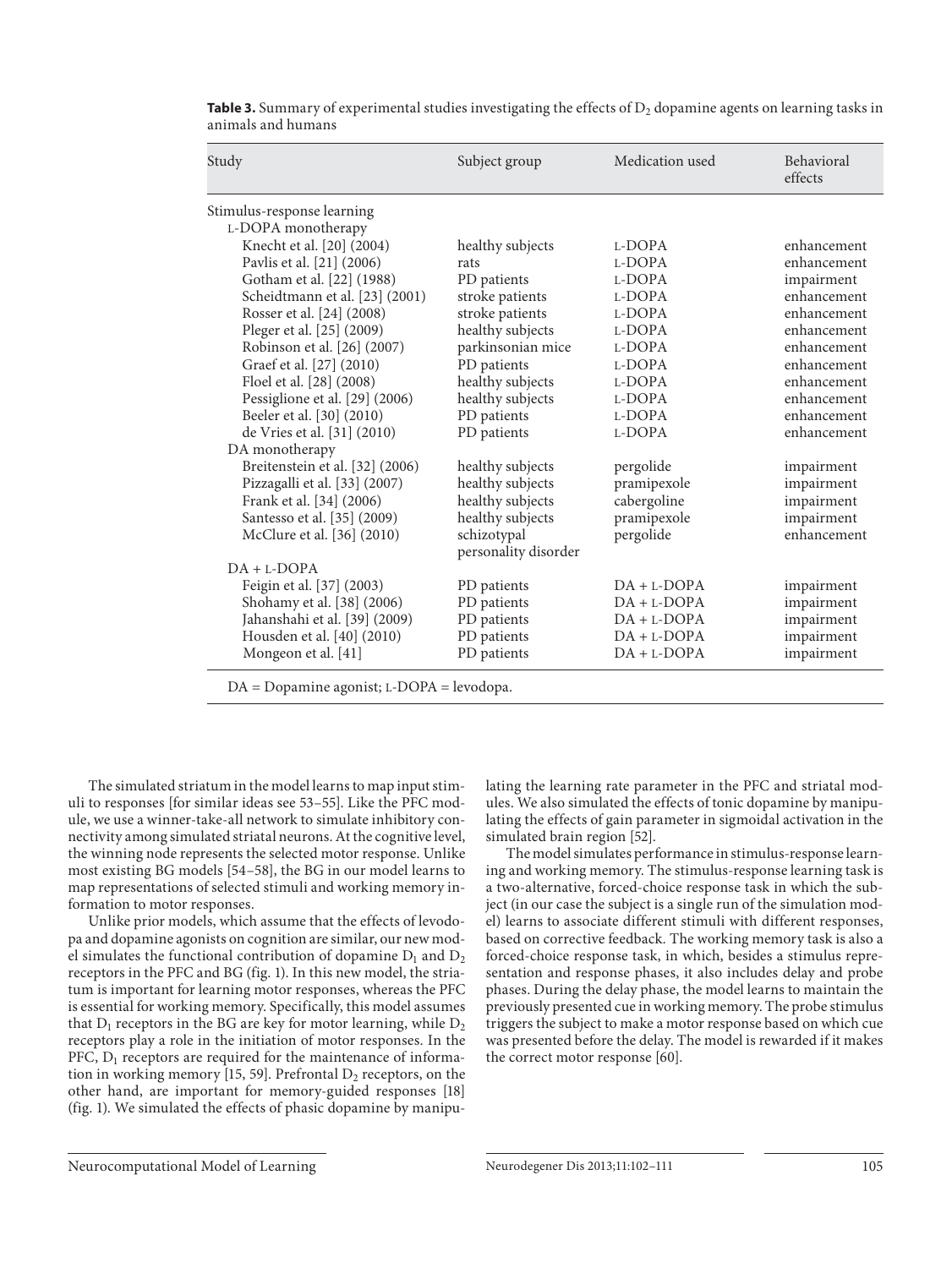| Study                                                                                                                                                                                                                                                                                   | Subject group                                                                                                                 | Medication used                                                              | Behavioral effects                                                                                    |
|-----------------------------------------------------------------------------------------------------------------------------------------------------------------------------------------------------------------------------------------------------------------------------------------|-------------------------------------------------------------------------------------------------------------------------------|------------------------------------------------------------------------------|-------------------------------------------------------------------------------------------------------|
| Working memory<br>L-DOPA monotherapy<br>Lange et al. [42] (1992)<br>Lewis et al. [43] (2005)<br>Beato et al. [44] (2008)<br>Marini et al. [45] (2003)<br>Brusa et al. [46] (2003)<br>Costa et al. [47] (2003)<br>Pascual-Sedano et al. [48] (2008)<br>Fernandez-Ruiz et al. [49] (1999) | PD patients<br>PD patients<br>PD patients<br>PD patients<br>PD patients<br>PD patients<br>PD patients<br>parkinsonian monkeys | L-DOPA<br>L-DOPA<br>L-DOPA<br>L-DOPA<br>L-DOPA<br>L-DOPA<br>L-DOPA<br>L-DOPA | enhancement<br>enhancement<br>enhancement<br>enhancement<br>enhancement<br>enhancement<br>enhancement |
| Dopamine agonist monotherapy<br>Costa et al. [47] (2003)<br>Brusa et al. [46] (2003)<br>Brusa et al. [50] (2005)<br>McDowell et al. [51] (1998)                                                                                                                                         | PD patients<br>PD patients<br>PD patients<br>brain injury                                                                     | apomorphine<br>pramipexole<br>pergolide<br>bromocriptine                     | impairment<br>enhancement                                                                             |

**Table 4.** Summary of experimental studies investigating the effects of levodopa  $(L-DOPA)$  and  $D_2$  dopamine agents on working memory

Unlike pramipexole (which has a high affinity to  $D_2$  receptors), most studies that found that levodopa-induced dopamine and pergolide (which has a high affinity to both  $D_1$  and  $D_2$  receptors) enhance working memory performance. – = No effect.

### **Results**

 We first present our simulation results of the effects of levodopa and dopamine agonists on cognition in PD patients. We then present our simulation results of the dosedependent effects of dopamine agonists on cognition in healthy subjects.

## *Simulation of Effects of Levodopa and Dopamine Agonists on Cognition in PD Patients*

 Simulation results show that PD patients are more impaired than controls at stimulus-response learning tasks (fig. 2a). In agreement with experimental results (table 3), our simulation results show that levodopa enhances stimulus-response learning, while dopamine agonists impair this learning. Similarly, our simulation results show that levodopa enhances working memory (fig. 2b), as reported in many neuropsychological studies. Model simulations also show that  $D_2$  agonists do not affect working memory. In our model, this is because dopamine agonists target  $D_2$ receptors, and thus do not enhance maintenance of information in working memory, a process mediated by  $D_1$ receptors in the PFC.

### *Simulation of Dose-Dependent Effects of Dopamine Agonists on Cognition in Healthy Subjects*

 Our model of the cognitive effects of levodopa and dopamine agonists in PD patients can also be applied to pharmacological studies of healthy individuals. Experimental studies have shown that the effects of  $D_2$  dopamine agonists on cognition depend on the exact dose administered to the subjects. For example, studies found that in healthy subjects, a low dose (1.25 mg) of the dopamine agonist bromocriptine has no effect or impairs working memory [61], while a high dose (2.5 mg) of bromocriptine enhances working memory [51, 62]. This is in agreement with neuropsychological studies in which a low dose of dopamine agonists was found to either impair or have no effect on working memory in PD patients (table 4). We assume that different doses of  $D_2$  dopamine agonists affect tonic firing of dopamine cells, such that the higher the dose, the higher the tonic activity of dopamine neurons. Our model shows that a low dose of agonists slightly impairs working memory in simulated healthy subjects, while a high dose enhances working memory in the model (fig. 3b). In the working memory simulation, 2 of 100 simulation runs did not learn the task, so we removed them from analysis, as is the practice in experimental studies. Furthermore, simulation results show that a low dose of dopamine ago-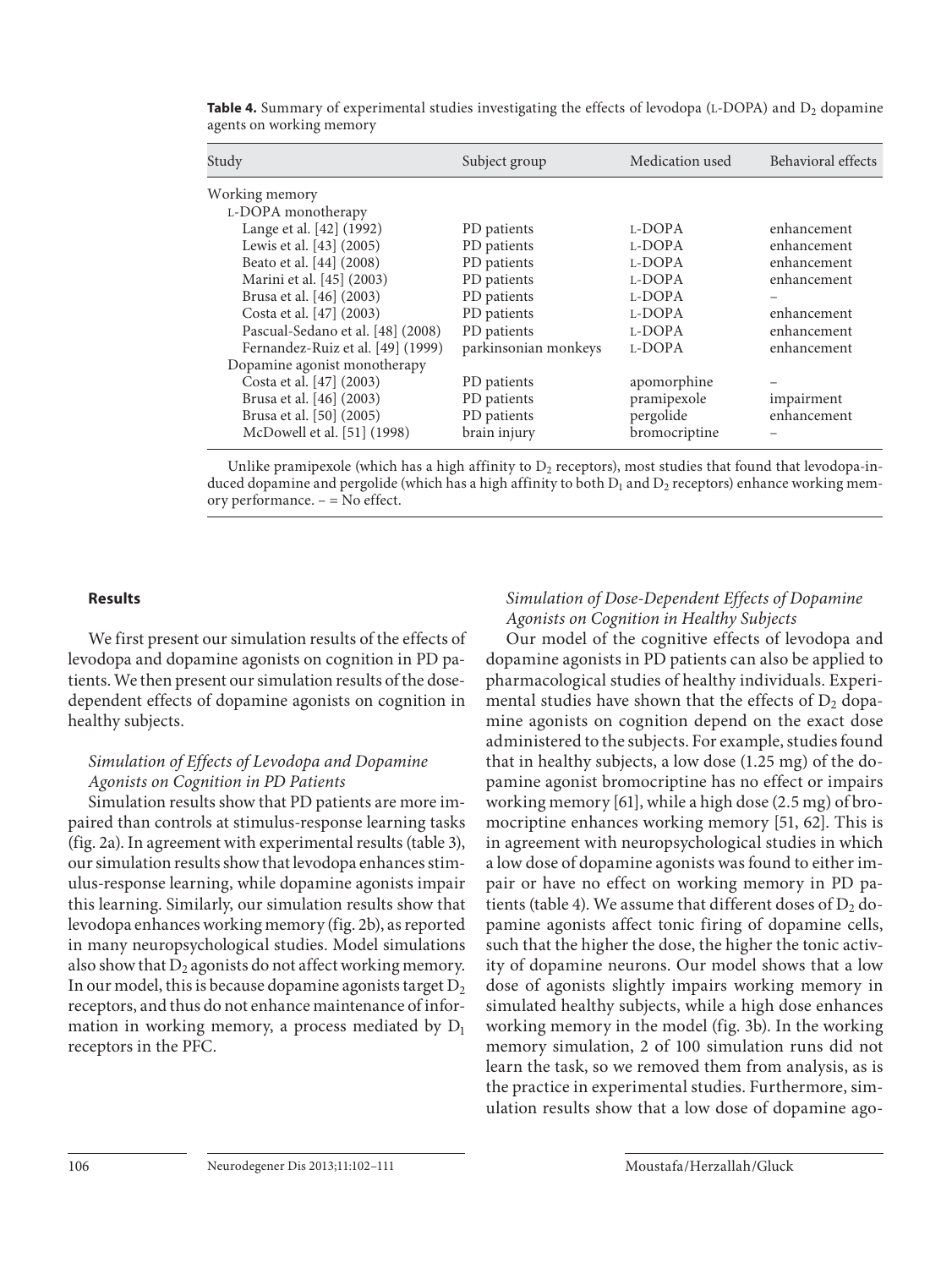



**Fig. 2.** Simulation results of the effects of levodopa and dopamine agonists on: stimulus-response learning (a) and working memory (b) in PD patients. Levodopa enhances performance in stimulusresponse and working memory tasks, while dopamine agonists

impair stimulus-response learning and have no effect on working memory. HC = Healthy controls; PD = unmedicated PD patients; L -DOPA = PD subjects on levodopa; DA = PD patients on dopamine agonists. Error bars indicate SE.



**Fig. 3.** Simulation results of effects of different doses of dopamine agonists on stimulus-response learning (a) and working memory performance (**b**) in healthy subjects. **a** Simulation results of different effects of doses of dopamine agonists on stimulus-response learning in healthy subjects. A low-dose of dopamine agonists impairs learning, in agreement with experimental results (Santesso et al. [35]), and a large dose of dopamine agonists further im-



pairs learning, which is a new prediction of our model. **b** A low dose of dopamine agonists impairs working memory [62], while a large dose of dopamine agonists enhances working memory, in agreement with experimental results [61]. Low-dose dopamine here refers to low-dose dopamine agonist (Sultzer et al. [63]). Error bars indicate SE.

#### Neurocomputational Model of Learning Neurodegener Dis 2013;11:102-111 107 107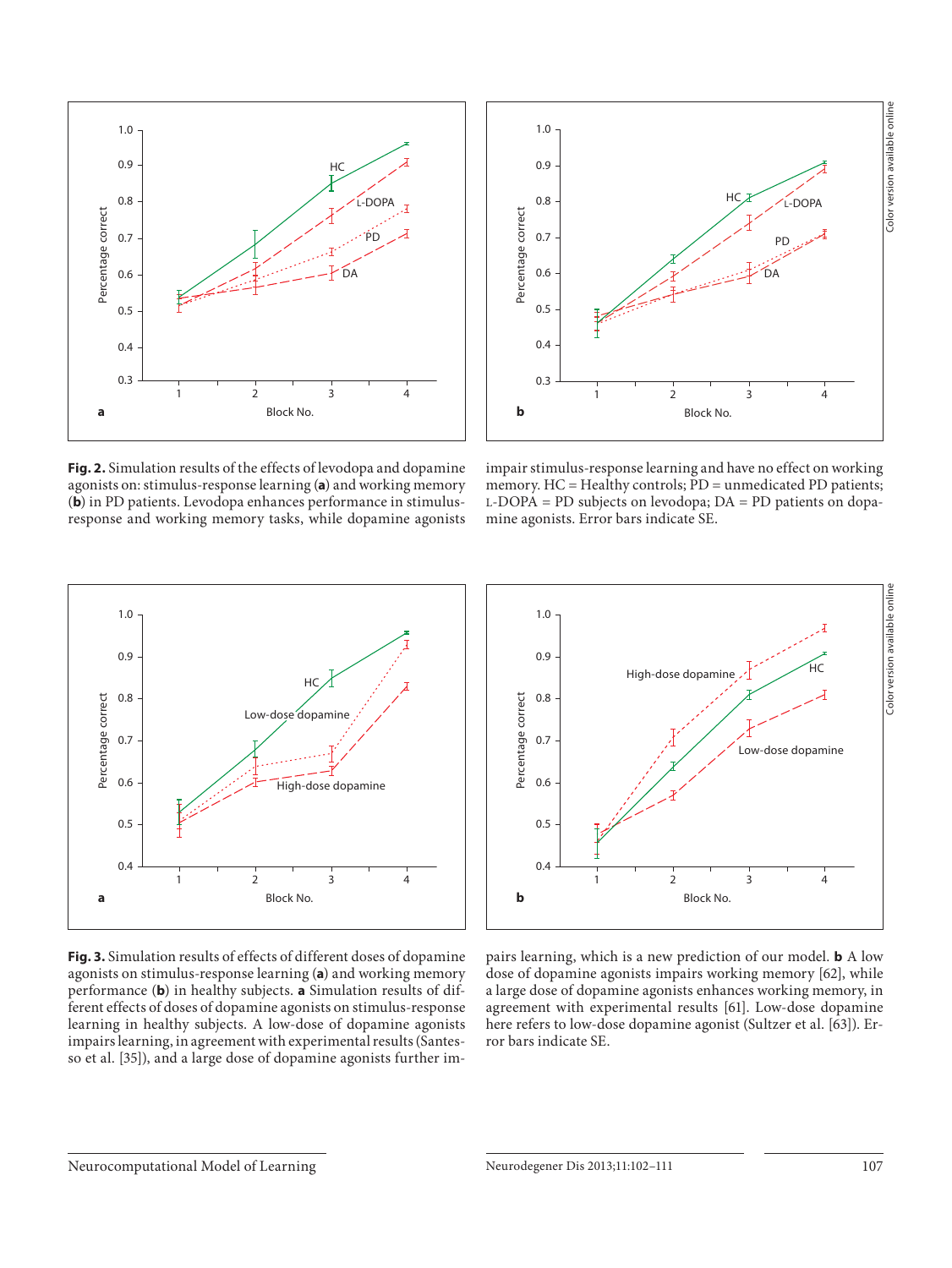nists impairs stimulus-response learning (fig. 3a) while a higher dose further impairs stimulus-response learning.

## **Discussion**

 Our neurocomputational model simulates the differential effects of levodopa versus  $D_2$  dopamine agonists on cognition. Here, we have assumed that levodopa only activates  $D_1$  receptors, while both levodopa and dopamine agonists activate  $D_2$  dopamine receptors (fig. 1). Because  $D_1$ -receptor activation is associated with learning, working memory, and dyskinesia, our model provides an account for how levodopa enhances learning and working memory, but is associated with dyskinesia.

## *Interactions between D<sub>1</sub>- and D<sub>2</sub>-Expressing Neurons*

 What is the neural mechanism by which an increase in tonic dopamine leads to a decrease in phasic signaling? In a recent in vitro study, Taverna et al. [64] have shown that striatal  $D_2$ -expressing neurons send inhibitory input to  $D_1$ -expressing cells. They have found that an efferent connection from striatal  $D_1$  to  $D_2$  neurons is almost nonexistent, as we assume in our model. This unidirectional connectivity between  $D_1$ - and  $D_2$ -expressing cells might explain how an increase in tonic dopamine leads to a decrease in phasic signaling. Experimental data show that a similar neural mechanism exists in the PFC [65]: activation of  $D_2$ -expressing neurons in the PFC [18] inhibits  $D_1$ cells [15] . A more plausible mechanism is that tonic dopamine stimulates inhibitory  $D_2$  autoreceptors, thereby decreasing phasic dopamine responses [66]. A working hypothesis to provide an explanation for the function would be that this connectivity in the PFC (not simulated in our model) discontinues the maintenance of information in working memory once a motor response is made. The existence of inhibitory connectivity from  $D_2$  to  $D_1$  neurons in the BG and PFC suggests the utilization of an existing neural mechanism from motor performance to be applicable as well to cognitive performance  $(D_2)$  receptors inhibit  $D_1$  receptors in the PFC to discontinue maintenance of information in working memory once a response is made), which would explain the differential effects of levodopa and  $D_2$  dopamine agonists.

## *Comparison to Prior Theoretical Models*

 The current model addresses important clinical data not simulated by prior models of PD and dopamine medications. For example, prior models do not simulate dissociable effects of different PD medications on brain and cognition [52, 67]. Most past models have also ignored any potential function of  $D_2$  receptors in the PFC in working memory [67, 68], arguing for a more important role for PFC  $D_1$  receptors. Experimental data, however, point to an essential role for both  $D_1$  and  $D_2$  receptors in PFC for working memory [18, 69]. Like our model, a prior model by Helie et al. [70] also assumes that PD affects prefrontal dopamine. Our model simulates the functional contribution of  $D_1$  and  $D_2$  receptors in both the BG and PFC in learning and working memory.

# *Experimental Data Accounted for by the Model*

 Our computational hypotheses about the different functions of  $D_1$  and  $D_2$  receptors are based on findings of previous experimental and modeling studies. For example, several studies in animals found that  $D_2$  antagonists enhance learning [71-74]. Similarly, Eyny and Horvitz [74] found that  $D_2$  antagonists enhance learning in rats, whereas  $D_1$  antagonists impair learning. The findings that  $D_2$  antagonists enhance learning are perhaps puzzling. Our model suggests that  $D_2$  antagonists decrease the effects of tonic dopamine levels, and thus increase the scope of phasic firing of dopamine neurons, which in turn enhance learning. Similarly, Smith-Roe and Kelley [75] found that  $D_1$  agonists improve stimulus-response learning. In our modeling framework,  $D_1$  agonists might enhance the effect of phasic signaling of dopamine cells, which is essential for synaptic modification and learning in the corticostriatal pathway [76] . In agreement with our model, physiological studies found that  $D_1$  antagonists block learning in the striatum, while  $D_2$  antagonists enhance learning [77]. Gurden et al. [78] also found that  $D_1$ (but not  $D_2$ ) receptors in PFC are important for NMDAdependent long-term potentiation (but for different results, see Xu and Yao [79] ). Overall, many behavioral and physiological data point to specific roles of  $D_1$  and  $D_2$  receptors in the striatum in learning and initiation of motor responses, which are, to a large extent, in agreement with our model.

# *Limitations and Future Directions for Modeling*

 The limitations of our model suggest several possible future directions for theoretical development and computational modeling, which, in turn, would inform future experimental and clinical studies. First, our model does not simulate the effects of the combination of both levodopa and dopamine agonists on cognition, though the two medications are commonly used together to treat PD symptoms. Our model, however, suggests that adding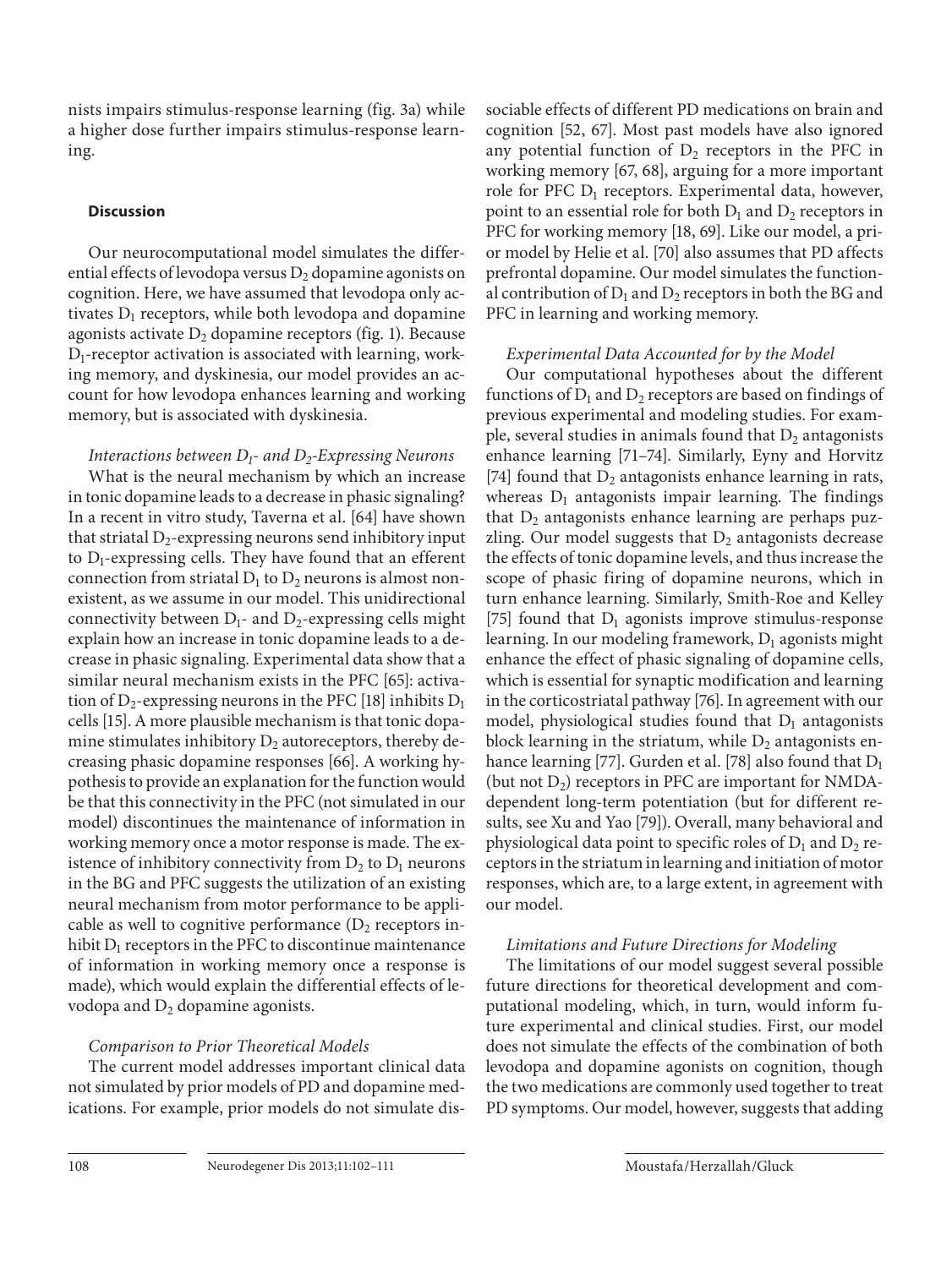levodopa to dopamine agonists to treat PD symptoms may result in the best of both treatments: although levodopa has a shorter half-life than most dopamine agonists, levodopa perhaps enhances phasic firing of dopamine cells, and thus enhances learning and focused attention. These processes are probably not enhanced with dopamine agonists [80]. Second, we treated dopamine receptors in the same family (e.g.,  $D_2$  and  $D_3$ ) equally within our current model. This is an oversimplification because research has shown that drugs targeting  $D_3$  receptors have some dissociable effects on behavior compared to drugs targeting  $D_2$  receptors, such as methamphetamine and quinpirole.

 In recent years, neurocomputational modeling has become an increasingly useful tool for understanding the diverse and complex linkages between brain and behavior; we illustrate here how such modeling can also be applied to creating a closer rapprochement between theoretical neuroscience and practical issues in clinical neurology and psychiatry.

#### **Disclosure Statement**

 The authors report no conflict of interest regarding the content of this article.

#### **References**

- 1 Trugman JM, James CL, Wooten GF: D1/D2 10 Tsai HC, Zhang F, Adamantidis A, Stuber 20 Knecht S, Breitenstein C, Bushuven S, Waildopamine receptor stimulation byL-dopa. A  $[$ <sup>14</sup>C]-2-deoxyglucose autoradiographic study. Brain 1991;114:1429–1440.
- 2 Muriel MP, Orieux G, Hirsch EC: Levodopa but not ropinirole induces an internalization of D1 dopamine receptors in parkinsonian rats. Mov Disord 2002;17:1174–1179.
- 3 Grace AA: Physiology of the normal and dopamine-depleted basal ganglia: insights into 212 levodopa pharmacotherapy. Mov Disord 2008;23(suppl 3):S560–S569.
- 4 Sammut S, Dec A, Mitchell D, Linardakis J, Ortiguela M, West AR: Phasic dopaminergic transmission increases NO efflux in the rat dorsal striatum via a neuronal NOS and a dopamine D(1/5) receptor-dependent mechanism. Neuropsychopharmacology 2006;31: 14 493–505.
- 5 Ballion B, Frenois F, Zold CL, Chetrit J, Murer MG, Gonon F: D2 receptor stimulation, but not D1, restores striatal equilibrium in a  $\geq 15$ rat model of parkinsonism. Neurobiol Dis 2009;35:376–384.
- 6 Dreyer JK, Herrik KF, Berg RW, Hounsgaard JD: Influence of phasic and tonic dopamine release on receptor activation. J Neurosci 2010;30:14273–14283.
- 7 Hauber W: Dopamine release in the prefrontal cortex and striatum: temporal and behavioural aspects. Pharmacopsychiatry 2010; 43(suppl 1):S32–S41.
- 8 Harden DG, Grace AA: Activation of dopamine cell firing by repeated L-DOPA administration to dopamine-depleted rats: its potential role in mediating the therapeutic response to L-DOPA treatment. J Neurosci 1995;15:6157–6166.
- ▶ 9 Reynolds JN, Hyland BI, Wickens JR: A cel- ▶ 19 lular mechanism of reward-related learning. Nature 2001;413:67–70.
- GD, Bonci A, de Lecea L, Deisseroth K: Phasic firing in dopaminergic neurons is sufficient for behavioral conditioning. Science 2009;324:1080–1084.
- ▶ 11 Gerfen CR: The neostriatal mosaic: multiple ▶ 21 levels of compartmental organization in the basal ganglia. Annu Rev Neurosci 1992;15: 285–320.
- Goldman-Rakic PS: Cellular basis of work- 22 ing memory. Neuron 1995;14:477–485.
- 13 Abi-Dargham A, Mawlawi O, Lombardo I, Gil R, Martinez D, Huang Y, Hwang DR, Keilp J, Kochan L, Van Heertum R, Gorman JM, Laruelle M: Prefrontal dopamine D1 receptors and working memory in schizophrenia. J Neurosci 2002;22:3708–3719.
- Seamans JK, Yang CR: The principal features and mechanisms of dopamine modulation  $\geq 24$ in the prefrontal cortex. Prog Neurobiol 2004;74:1–58.
- 15 Williams GV, Goldman-Rakic PS: Modulation of memory fields by dopamine D1 receptors in prefrontal cortex. Nature 1995; 376:572–575.
- 16 Cohen JD, Braver TS, Brown JW: Computational perspectives on dopamine function in prefrontal cortex. Curr Opin Neurobiol 26 2002;12:223–229.
- 17 McNab F, Varrone A, Farde L, Jucaite A, Bystritsky P, Forssberg H, Klingberg T: Changes in cortical dopamine D1 receptor binding associated with cognitive training. Science 2009;323:800–802.
- 18 Wang M, Vijayraghavan S, Goldman-Rakic PS: Selective D2 receptor actions on the functional circuitry of working memory. Science 2004;303:853–856.
- Huang YY, Simpson E, Kellendonk C, Kan- ▶ 28 del ER: Genetic evidence for the bidirectional modulation of synaptic plasticity in the prefrontal cortex by D1 receptors. Proc Natl Acad Sci USA 2004;101:3236–3241.
- ke S, Kamping S, Floel A, Zwitserlood P, Ringelstein EB: Levodopa: faster and better word learning in normal humans. Ann Neurol 2004;56:20–26.
- Pavlis M, Feretti C, Levy A, Gupta N, Linster C: L-DOPA improves odor discrimination learning in rats. Physiol Behav 2006;87:109– 113.
- Gotham AM, Brown RG, Marsden CD: 'Frontal' cognitive function in patients with Parkinson's disease 'on' and 'off' levodopa. Brain 1988;111:299–321.
- Scheidtmann K, Fries W, Muller F, Koenig E: Effect of levodopa in combination with physiotherapy on functional motor recovery after stroke: a prospective, randomised, doubleblind study. Lancet 2001;358:787–790.
- Rosser N, Heuschmann P, Wersching H, Breitenstein C, Knecht S, Floel A: Levodopa improves procedural motor learning in chronic stroke patients. Arch Phys Med Rehabil 2008;89:1633–1641.
- 25 Pleger B, Ruff CC, Blankenburg F, Kloppel S, Driver J, Dolan RJ: Influence of dopaminergically mediated reward on somatosensory decision-making. PLoS Biol 2009;7:e1000164.
- 26 Robinson S, Rainwater AJ, Hnasko TS, Palmiter RD: Viral restoration of dopamine signaling to the dorsal striatum restores instrumental conditioning to dopamine-deficient mice. Psychopharmacology (Berl) 2007;191: 567–578.
- 27 Graef S, Biele G, Krugel LK, Marzinzik F, Wahl M, Wotka J, Klostermann F, Heekeren HR: Differential influence of levodopa on reward-based learning in Parkinson's disease. Front Hum Neurosci 2010;4:169.
- Floel A, Vomhof P, Lorenzen A, Roesser N, Breitenstein C, Knecht S: Levodopa improves skilled hand functions in the elderly. Eur J Neurosci 2008;27:1301–1307.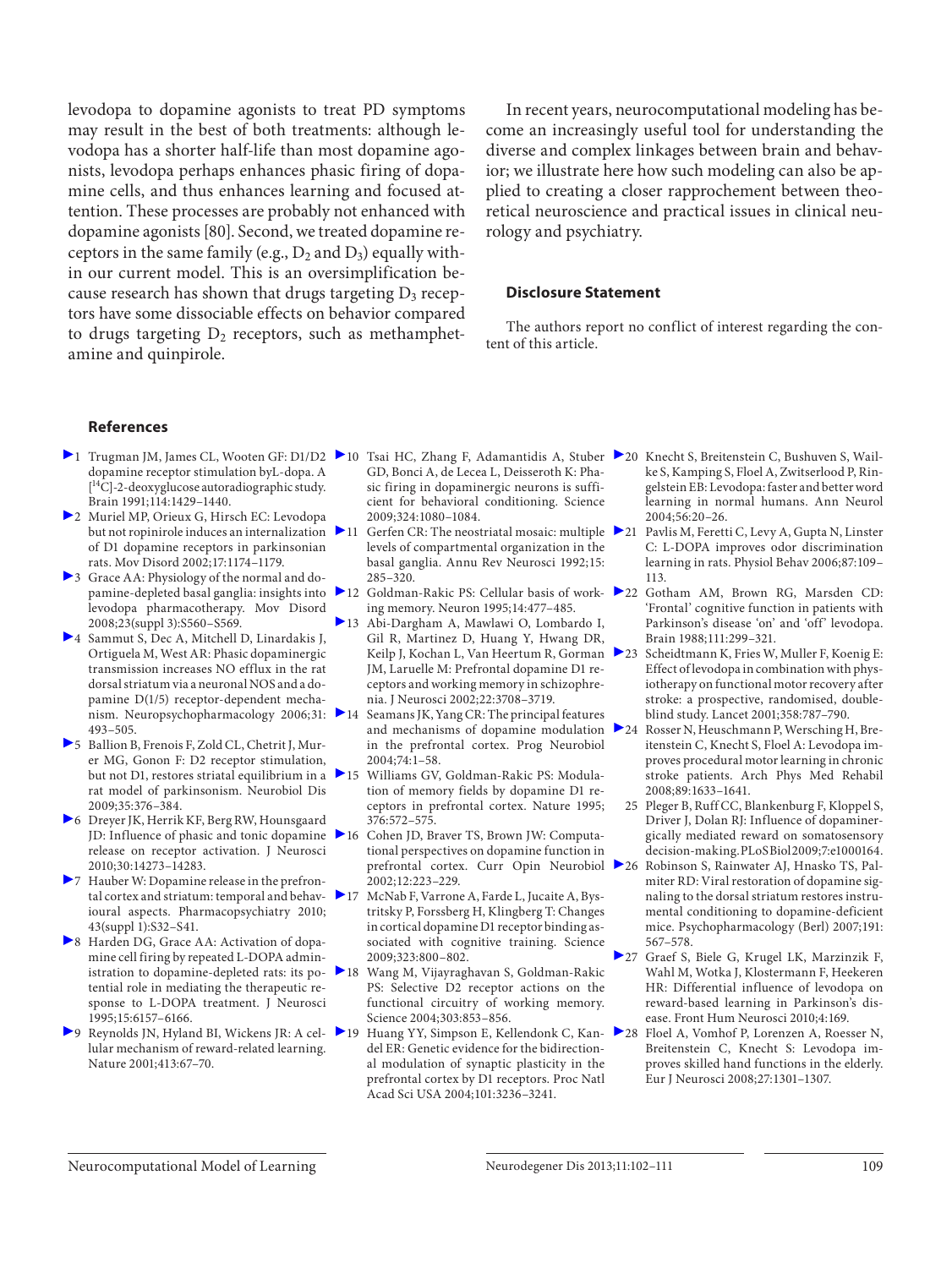- RJ, Frith CD: Dopamine-dependent prediction errors underpin reward-seeking behaviour in humans. Nature 2006; 442: 1042– 1045.
- 30 Beeler JA, Cao ZF, Kheirbek MA, Ding Y, Koranda J, Murakami M, Kang UJ, Zhuang X: Dopamine-dependent motor learning: insight into levodopa's long-duration response. Ann Neurol 2010;67:639–647.
- ski B, Knecht S: Increasing dopamine levels in the brain improves feedback-based procedural learning in healthy participants: an artificial-grammar-learning experiment. Neuropsychologia 2010;48:3193–3197.
- 32 Breitenstein C, Korsukewitz C, Floel A, Kretzschmar T, Diederich K, Knecht S: Tonic dopaminergic stimulation impairs associative learning in healthy subjects. Neuropsychopharmacology 2006;31:2552–2564.
- ▶ 33 Pizzagalli DA, Evins AE, Schetter EC, Frank ▶ 44 MJ, Pajtas PE, Santesso DL, Culhane M: Single dose of a dopamine agonist impairs reinforcement learning in humans: behavioral evidence from a laboratory-based measure of reward responsiveness. Psychopharmacology (Berl) 2008;196:221–232.
- 34 Frank MJ, O'Reilly RC: A mechanistic account of striatal dopamine function in human cognition: psychopharmacological studies with cabergoline and haloperidol. Behav Neurosci 2006;120:497–517.
- 35 Santesso DL, Evins AE, Frank MJ, Schetter EC, Bogdan R, Pizzagalli DA: Single dose of a dopamine agonist impairs reinforcement learning in humans: evidence from eventrelated potentials and computational modeling of striatal-cortical function. Hum Brain Mapp 2009;30:1963–1976.
- 36 McClure MM, Harvey PD, Goodman M, Triebwasser J, New A, Koenigsberg HW, Sprung LJ, Flory JD, Siever LJ: Pergolide 248 treatment of cognitive deficits associated with schizotypal personality disorder: continued evidence of the importance of the dopamine system in the schizophrenia spectrum. Neuropsychopharmacology 2010;35: 1356–1362.
- 37 Feigin A, Ghilardi MF, Carbon M, Edwards C, Fukuda M, Dhawan V, Margouleff C, Ghez C, Eidelberg D: Effects of levodopa on motor sequence learning in Parkinson's disease. Neurology 2003;60:1744–1749.
- 38 Shohamy D, Myers CE, Geghman KD, Sage J, Gluck MA: L-DOPA impairs learning, but spares generalization, in Parkinson's disease. Neuropsychologia 2006;44:774–784.
- 39 Jahanshahi M, Wilkinson L, Gahir H, Dharminda A, Lagnado DA: Medication impairs probabilistic classification learning in Parkinson's disease. Neuropsychologia 2010;48: > 52 1096–1103.
- 29 Pessiglione M, Seymour B, Flandin G, Dolan 40 Housden CR, O'Sullivan SS, Joyce EM, Lees 53 Guthrie M, Myers CE, Gluck MA: A neuro-AJ, Roiser JP: Intact reward learning but elevated delay discounting in Parkinson's disease patients with impulsive-compulsive spectrum behaviors. Neuropsychopharmacology 2010;35:2155–2164.
	- Mongeon D, Blanchet P, Messier J: Impact of Parkinson's disease and dopaminergic medication on proprioceptive processing. Neuroscience 2009;158:426–440.
- 31 de Vries MH, Ulte C, Zwitserlood P, Szyman- 42 Lange KW, Robbins TW, Marsden CD, James M, Owen AM, Paul GM: L-DOPA withdrawal in Parkinson's disease selectively impairs cognitive performance in tests sensitive to frontal lobe dysfunction. Psychopharmacology (Berl) 1992;107:394–404.
	- 43 Lewis SJ, Slabosz A, Robbins TW, Barker RA, Owen AM: Dopaminergic basis for deficits in working memory but not attentional setshifting in Parkinson's disease. Neuropsy-  $\triangleright$  57 chologia 2005;43:823–832.
	- Beato R, Levy R, Pillon B, Vidal C, du Montcel ST, Deweer B, Bonnet AM, Houeto JL, Dubois B, Cardoso F: Working memory in Parkinson's disease patients: clinical features and response to levodopa. Arq Neuropsiquiatr 2008;66:147–151.
	- 45 Marini P, Ramat S, Ginestroni A, Paganini M: Deficit of short-term memory in newly diagnosed untreated parkinsonian patients: reversal after L-DOPA therapy. Neurol Sci 2003;24:184–185.
	- ▶ 46 Brusa L, Bassi A, Stefani A, Pierantozzi M, ▶ 60 Peppe A, Caramia MD, Boffa L, Ruggieri S, Stanzione P: Pramipexole in comparison to L-DOPA: a neuropsychological study. J Neural Transm 2003;110:373–380.
	- 47 Costa A, Peppe A, Dell'Agnello G, Carlesimo GA, Murri L, Bonuccelli U, Caltagirone C: Dopaminergic modulation of visual-spatial working memory in Parkinson's disease. Dement Geriatr Cogn Disord 2003;15:55–66.
	- 48 Pascual-Sedano B, Kulisevsky J, Barbanoj M, Garcia-Sanchez C, Campolongo A, Gironell A, Pagonabarraga J, Gich I: Levodopa and executive performance in Parkinson's disease: a randomized study. J Int Neuropsychol Soc 2008;14:832–841.
	- 49 Fernandez-Ruiz J, Doudet D, Aigner TG: Spatial memory improvement by levodopa in parkinsonian MPTP-treated monkeys. Psychopharmacology (Berl) 1999;147:104–107.
	- 50 Brusa L, Tiraboschi P, Koch G, Peppe A, Pierantozzi M, Ruggieri S, Stanzione P: Pergolide effect on cognitive functions in earlymild Parkinson's disease. J Neural Transm 2005;112:231–237.
	- 51 McDowell S, Whyte J, D'Esposito M: Differential effect of a dopaminergic agonist on prefrontal function in traumatic brain injury patients. Brain 1998;121:1155–1164.
	- Moustafa, Gluck MA: A neurocomputation- $\geq 66$ al model of dopamine and prefrontal-striatal interactions during multicue category learning by Parkinson patients. J Cogn Neurosci 2011;23:151–167.
- computational model of tonic and phasic dopamine in action selection: a comparison with cognitive deficits in Parkinson's disease. Behav Brain Res 2009;200:48–59.
- 54 Suri RE, Schultz W: Learning of sequential movements by neural network model with dopamine-like reinforcement signal. Exp Brain Res 1998;121:350–354.
- 55 Suri RE, Schultz W: A neural network model with dopamine-like reinforcement signal that learns a spatial delayed response task. Neuroscience 1999;91:871–890.
- 56 Houk JC: Information processing in modular circuits linking basal ganglia and cerebral cortex; in Houk JC, Davis JL, Beiser DG (eds): Models of Information Processing in the Basal Ganglia. Cambridge, MIT Press, 1995, pp xii, 382.
- 57 Frank MJ: Dynamic dopamine modulation in the basal ganglia: a neurocomputational account of cognitive deficits in medicated and nonmedicated parkinsonism. J Cogn Neurosci 2005;17:51–72.
- 58 Ashby FG, Ell SW, Valentin VV, Casale MB: Frost: a distributed neurocomputational model of working memory maintenance. J Cogn Neurosci 2005;17:1728–1743.
- 59 Muller U, von Cramon DY, Pollmann S: D1 versus D2-receptor modulation of visuospatial working memory in humans. J Neurosci 1998;18:2720–2728.
- 60 Moustafa AA, Maida AS: Using TD learning to simulate working memory performance in a model of the prefrontal cortex and basal ganglia. Cogn Syst Res 2007;8:262–281.
- 61 Gibbs SE, D'Esposito M: A functional MRI study of the effects of bromocriptine, a dopamine receptor agonist, on component processes of working memory. Psychopharmacology (Berl) 2005;180:644–653.
- 62 Luciana M, Depue RA, Arbisi P, Leon A: Facilitation of working memory in humans by a D2 dopamine receptor agonist. J Cogn Neurosci 1992;4:58–68.
- 63 Sultzer DL, Levin HS, Mahler ME, High WM, Cummings JL: Assessment of cognitive, psychiatric, and behavioral disturbances in patients with dementia: the neurobehavioral rating scale. J Am Geriatr Soc 1992; 40:549–555.
- 64 Taverna S, Ilijic E, Surmeier DJ: Recurrent collateral connections of striatal medium spiny neurons are disrupted in models of Parkinson's disease. J Neurosci 2008;28: 5504–5512.
- 65 Trantham-Davidson H, Neely LC, Lavin A, Seamans JK: Mechanisms underlying differential D1 versus D2 dopamine receptor regulation of inhibition in prefrontal cortex. J Neurosci 2004;24:10652–10659.
	- Grace AA: Phasic versus tonic dopamine release and the modulation of dopamine system responsivity: a hypothesis for the etiology of schizophrenia. Neuroscience 1991;41: 1–24.